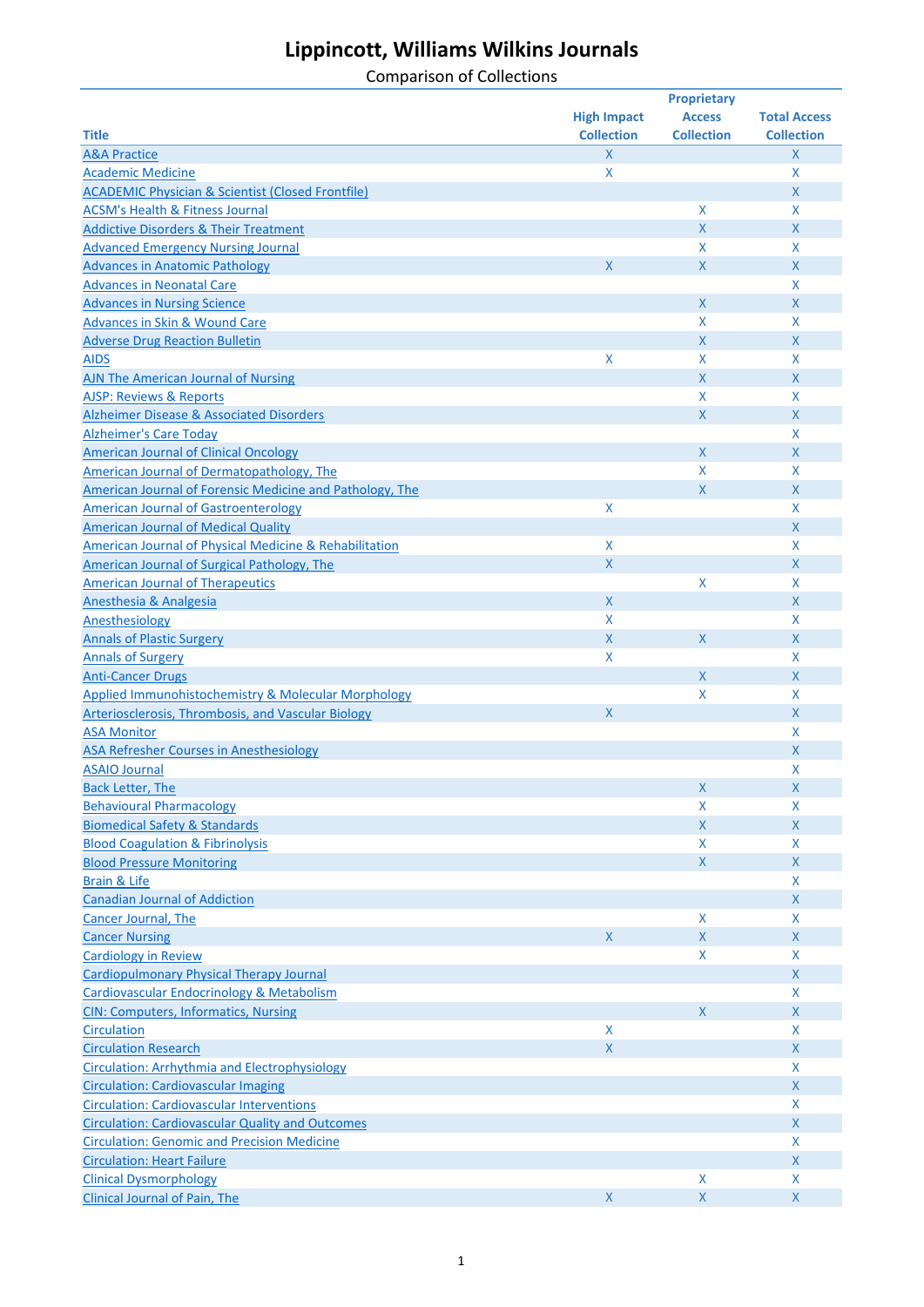|                                                                      | <b>Proprietary</b> |                           |                     |
|----------------------------------------------------------------------|--------------------|---------------------------|---------------------|
|                                                                      | <b>High Impact</b> | <b>Access</b>             | <b>Total Access</b> |
| <b>Title</b>                                                         | <b>Collection</b>  | <b>Collection</b>         | <b>Collection</b>   |
| <b>Clinical Journal of Sport Medicine</b>                            | X                  | X                         | X                   |
| <b>Clinical Neuropharmacology</b>                                    |                    | $\mathsf X$               | X                   |
| <b>Clinical Nuclear Medicine</b>                                     |                    | X                         | X                   |
| <b>Clinical Nurse Specialist</b>                                     |                    |                           | X                   |
| <b>Clinical Nutrition Insight</b>                                    |                    |                           | X                   |
| <b>Clinical Obstetrics and Gynecology</b>                            |                    |                           | X                   |
| <b>Clinical Orthopaedics and Related Research</b>                    | X                  |                           | X                   |
|                                                                      |                    | $\mathsf{X}$              | X                   |
| <b>Clinical Pulmonary Medicine (Closed FrontFile)</b>                |                    | X                         | X                   |
| <b>Clinical Spine Surgery</b>                                        |                    |                           |                     |
| <b>Cognitive and Behavioral Neurology</b>                            |                    | $\mathsf{X}$              | X                   |
| <b>Contemporary Critical Care (Closed Frontfile)</b>                 |                    |                           | X                   |
| <b>Contemporary Diagnostic Radiology</b>                             |                    | $\mathsf{X}$              | X                   |
| <b>Contemporary Neurosurgery</b>                                     |                    | X                         | X                   |
| <b>Contemporary Ophthalmology (Closed Frontfile)</b>                 |                    |                           | X                   |
| <b>Contemporary Optometry (Closed Frontfile)</b>                     |                    |                           | X                   |
| <b>Contemporary Spine Surgery</b>                                    |                    | $\mathsf{X}$              | X                   |
| <b>CONTINUUM: Lifelong Learning in Neurology</b>                     |                    |                           | X                   |
| Cornea                                                               | X                  | $\mathsf{X}$              | X                   |
| <b>Coronary Artery Disease</b>                                       |                    | X                         | X                   |
| <b>Critical Care Medicine</b>                                        | X                  |                           | X                   |
| <b>Critical Care Nursing Quarterly</b>                               |                    | $\boldsymbol{\mathsf{X}}$ | X                   |
| <b>Critical Pathways in Cardiology</b>                               |                    | $\mathsf X$               | X                   |
| <b>Current Opinion in Allergy and Clinical Immunology</b>            |                    | $\boldsymbol{\mathsf{X}}$ | X                   |
| <b>Current Opinion in Anesthesiology</b>                             |                    | $\boldsymbol{\mathsf{X}}$ | X                   |
| <b>Current Opinion in Cardiology</b>                                 |                    | X                         | X                   |
|                                                                      |                    |                           |                     |
| <b>Current Opinion in Clinical Nutrition &amp; Metabolic Care</b>    |                    | $\mathsf{X}$              | X                   |
| <b>Current Opinion in Critical Care</b>                              |                    | $\boldsymbol{\mathsf{X}}$ | X                   |
| Current Opinion in Endocrinology, Diabetes and Obesity               |                    | $\mathsf{X}$              | X                   |
| <b>Current Opinion in Gastroenterology</b>                           |                    | X                         | X                   |
| <b>Current Opinion in Hematology</b>                                 |                    | $\mathsf{X}$              | X                   |
| <b>Current Opinion in HIV and AIDS</b>                               |                    | X                         | X                   |
| <b>Current Opinion in Infectious Diseases</b>                        |                    | $\mathsf{X}$              | X                   |
| <b>Current Opinion in Lipidology</b>                                 | X                  | X                         | X                   |
| <b>Current Opinion in Nephrology and Hypertension</b>                |                    | $\mathsf{X}$              | X                   |
| <b>Current Opinion in Neurology</b>                                  | X                  | X                         | X                   |
| <b>Current Opinion in Obstetrics and Gynecology</b>                  |                    | X                         | X                   |
| <b>Current Opinion in Oncology</b>                                   | X                  | X                         | X                   |
| <b>Current Opinion in Ophthalmology</b>                              |                    | $\mathsf{X}$              | X                   |
| <b>Current Opinion in Organ Transplantation</b>                      |                    | X                         | X                   |
| <b>Current Opinion in Otolaryngology &amp; Head and Neck Surgery</b> |                    | $\mathsf{X}$              | X                   |
| <b>Current Opinion in Pediatrics</b>                                 |                    | X                         | X                   |
| <b>Current Opinion in Psychiatry</b>                                 |                    | $\mathsf{X}$              | X                   |
| <b>Current Opinion in Pulmonary Medicine</b>                         |                    | X                         | X                   |
|                                                                      | X                  | $\mathsf{X}$              | X                   |
| <b>Current Opinion in Rheumatology</b>                               |                    |                           |                     |
| <b>Current Opinion in Supportive and Palliative Care</b>             |                    | X                         | X                   |
| <b>Current Opinion in Urology</b>                                    |                    | $\mathsf{X}$              | X                   |
| <b>Current Orthopaedic Practice</b>                                  |                    | X                         | X                   |
| <b>Current Sports Medicine Reports</b>                               |                    |                           | X                   |
| <b>Dermatitis</b>                                                    |                    |                           | X                   |
| <b>Dermatologic Surgery</b>                                          |                    | $\mathsf{X}$              | X                   |
| <b>Dimensions of Critical Care Nursing</b>                           |                    | X                         | X                   |
| Diseases of the Colon & Rectum                                       | $\mathsf{X}$       |                           | X                   |
| <b>Ear and Hearing</b>                                               | X                  |                           | X                   |
| <b>Emergency Medicine News</b>                                       |                    | $\mathsf{X}$              | X                   |
| Epidemiology                                                         | X                  | X                         | X                   |
| <b>European Journal of Anaesthesiology (EJA)</b>                     | $\mathsf X$        |                           | X                   |
| <b>European Journal of Cancer Prevention</b>                         |                    | X                         | X                   |
|                                                                      |                    |                           |                     |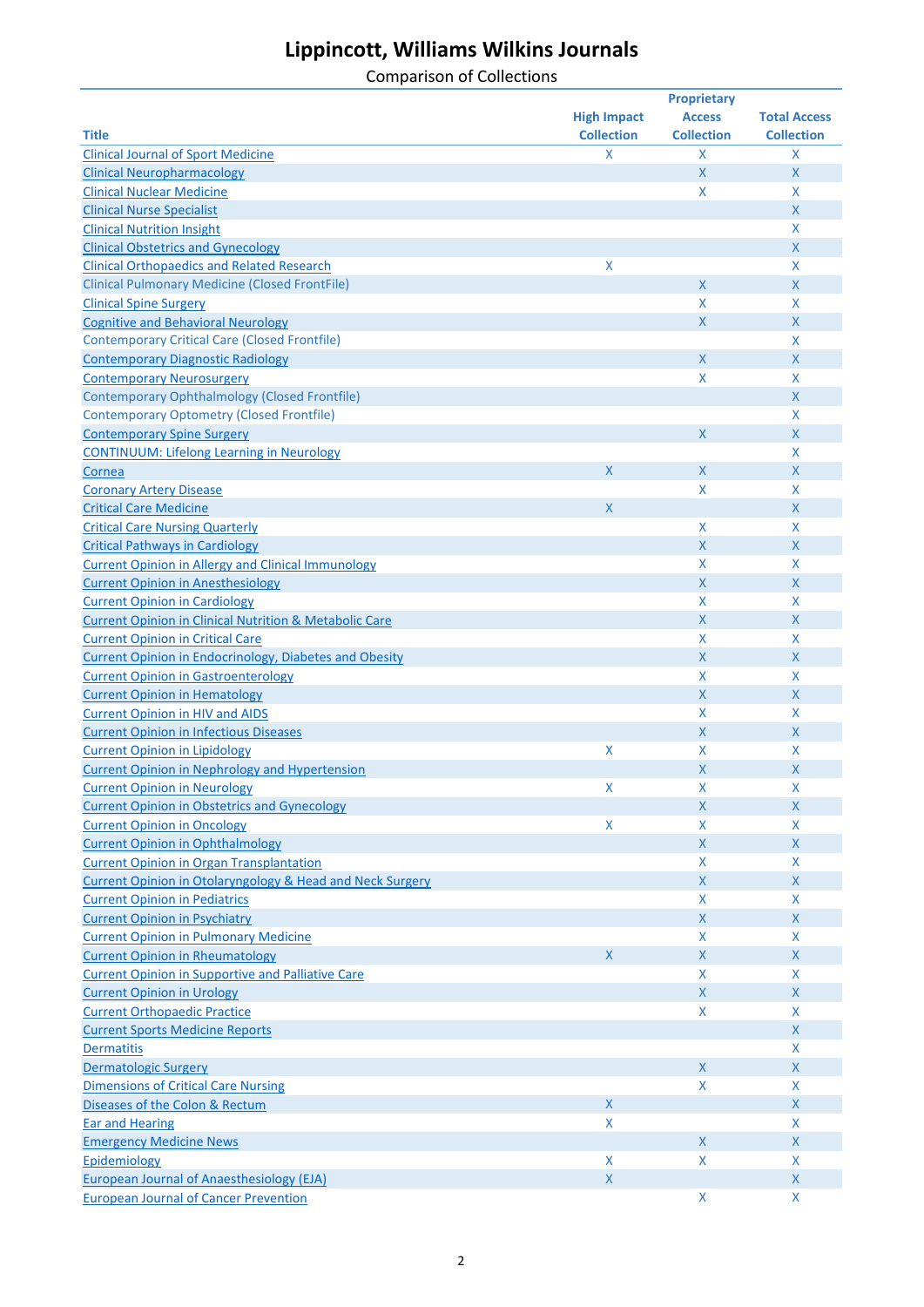|                                                                           |                    | <b>Proprietary</b> |                     |
|---------------------------------------------------------------------------|--------------------|--------------------|---------------------|
|                                                                           | <b>High Impact</b> | <b>Access</b>      | <b>Total Access</b> |
| <b>Title</b>                                                              | <b>Collection</b>  | <b>Collection</b>  | <b>Collection</b>   |
| <b>European Journal of Emergency Medicine</b>                             |                    | $\mathsf{X}$       | $\mathsf{X}$        |
| <b>European Journal of Gastroenterology &amp; Hepatology</b>              |                    | X                  | X                   |
| Evidence-Based Ophthalmology: Critical Appraisals and Healthcare Economic |                    |                    |                     |
| <b>Analysis</b>                                                           |                    | X                  | X                   |
| <b>Evidence-Based Practice</b>                                            |                    |                    | X                   |
| <b>Exercise and Sport Sciences Reviews</b>                                | X                  | $\mathsf{X}$       | $\mathsf{X}$        |
| Eye & Contact Lens                                                        |                    |                    | X                   |
| <b>Family and Community Health</b>                                        |                    | $\mathsf{X}$       | $\mathsf{X}$        |
| FPMRS: Female Pelvic Medicine & Reconstructive Surgery                    |                    | X                  | X                   |
| <b>Frontiers of Health Services Management</b>                            |                    |                    | $\mathsf{X}$        |
|                                                                           |                    |                    |                     |
| <b>Gastroenterology Nursing</b>                                           |                    |                    | X<br>$\mathsf{X}$   |
| <b>Harvard Review of Psychiatry</b>                                       |                    |                    |                     |
| <b>Health Care Management Review</b>                                      |                    | X                  | X                   |
| Health Care Manager, The (Closed Frontfile)                               |                    | $\mathsf{X}$       | $\mathsf{X}$        |
| <b>Health Physics</b>                                                     |                    |                    | X                   |
| Hearing Journal, The                                                      |                    | X                  | $\mathsf{X}$        |
| <b>HEART Insight (Closed Frontfile)</b>                                   |                    |                    | X                   |
| <b>Holistic Nursing Practice</b>                                          |                    | $\mathsf{X}$       | $\mathsf{X}$        |
| <b>Home Healthcare Now</b>                                                |                    | X                  | X                   |
| Hypertension                                                              | X                  |                    | $\mathsf{X}$        |
| <b>Implant Dentistry - (Closed FrontFile)</b>                             |                    |                    | X                   |
| <b>Infants &amp; Young Children</b>                                       |                    | $\mathsf{X}$       | $\mathsf{X}$        |
| <b>Infectious Diseases in Clinical Practice</b>                           |                    | X                  | X                   |
| <b>International Anesthesiology Clinics</b>                               |                    | $\mathsf{X}$       | $\mathsf{X}$        |
| <b>International Clinical Psychopharmacology</b>                          |                    | X                  | X                   |
| <b>International Journal of Gynecological Pathology</b>                   |                    |                    | $\mathsf{X}$        |
| <b>International Journal of Rehabilitation Research</b>                   |                    | X                  | X                   |
| <b>International Ophthalmology Clinics</b>                                |                    | $\mathsf X$        | $\mathsf{X}$        |
| Intervention - (Closed FrontFile)                                         |                    |                    | X                   |
| <b>Investigative Radiology</b>                                            | $\mathsf{X}$       | X                  | $\mathsf{X}$        |
| JAAOS - Journal of the American Academy of Orthopaedic Surgeons           | X                  |                    | X                   |
| JAIDS: Journal of Acquired Immune Deficiency Syndromes                    | X                  | X                  | $\mathsf{X}$        |
| <b>JBI Evidence Implementation</b>                                        |                    |                    | X                   |
| <b>JBI Evidence Synthesis</b>                                             |                    |                    | $\mathsf{X}$        |
| <b>JBJS Case Connector</b>                                                | X                  |                    | Χ                   |
| <b>JBJS Essential Surgical Techniques</b>                                 | X                  |                    | X                   |
|                                                                           |                    |                    |                     |
| JBJS Journal of Orthopaedics for Physician Assistants                     |                    |                    | X                   |
| <b>JBJS Reviews</b>                                                       | $\mathsf{X}$       |                    | $\mathsf{X}$        |
| <b>JCR: Journal of Clinical Rheumatology</b>                              |                    | $\mathsf{X}$       | X                   |
| <b>JCRS Online Case Reports</b>                                           | $\mathsf{X}$       |                    | $\mathsf{X}$        |
| Journal for Healthcare Quality                                            |                    |                    | X                   |
| Journal for Nurses in Professional Development                            |                    |                    | $\mathsf{X}$        |
| Journal of Acute Care Physical Therapy                                    |                    |                    | X                   |
| <b>Journal of Addiction Medicine</b>                                      |                    |                    | $\mathsf{X}$        |
| <b>Journal of Addictions Nursing</b>                                      |                    |                    | X                   |
| Journal of Ambulatory Care Management, The                                |                    | X.                 | $\mathsf{X}$        |
| Journal of Aquatic Physical Therapy                                       |                    |                    | X                   |
| Journal of Bronchology & Interventional Pulmonology                       |                    | X                  | X                   |
| Journal of Cardiopulmonary Rehabilitation and Prevention                  |                    | X                  | X                   |
| Journal of Cardiovascular Medicine                                        |                    |                    | X                   |
| Journal of Cardiovascular Nursing                                         |                    | X                  | X                   |
| Journal of Cardiovascular Pharmacology                                    |                    | $\mathsf{X}$       | X                   |
| <b>JCRS: Journal of Cataract and Refractive Surgery</b>                   | X                  |                    | X                   |
| Journal of Clinical Engineering                                           |                    | X                  | X                   |
| <b>Journal of Clinical Gastroenterology</b>                               |                    | X                  | X                   |
| Journal of Clinical Neuromuscular Disease                                 |                    | $\mathsf{X}$       | X                   |
| Journal of Clinical Neurophysiology                                       |                    |                    | X                   |
|                                                                           |                    |                    |                     |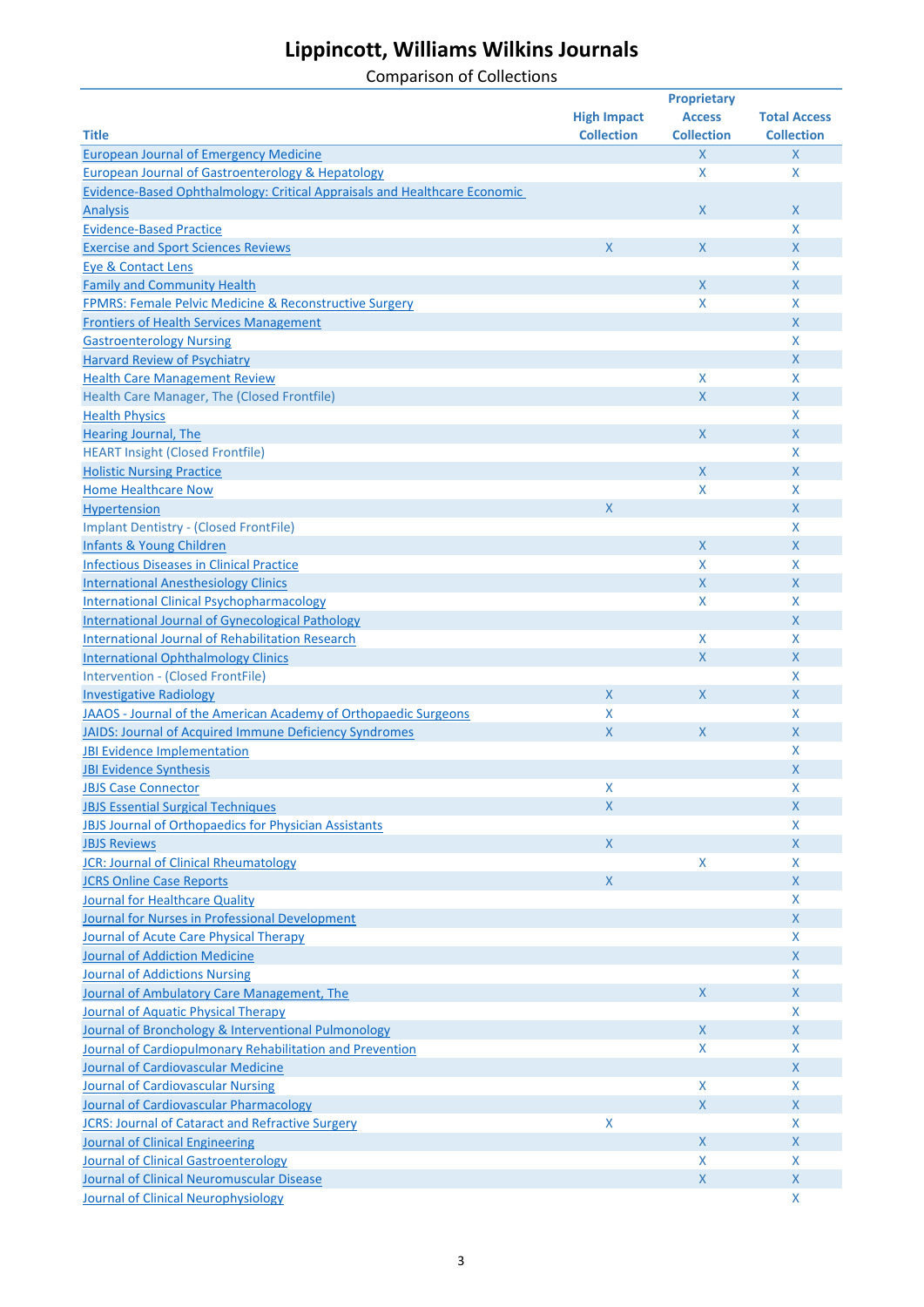|                                                                                |                    | <b>Proprietary</b> |                     |  |  |
|--------------------------------------------------------------------------------|--------------------|--------------------|---------------------|--|--|
|                                                                                | <b>High Impact</b> | <b>Access</b>      | <b>Total Access</b> |  |  |
| <b>Title</b>                                                                   | <b>Collection</b>  | <b>Collection</b>  | <b>Collection</b>   |  |  |
| Journal of Clinical Psychopharmacology                                         | $\mathsf{X}$       | $\mathsf{X}$       | $\mathsf{X}$        |  |  |
| Journal of Computer Assisted Tomography                                        |                    | X                  | X                   |  |  |
| Journal of Continuing Education in the Health Professions, The                 |                    |                    | $\mathsf{X}$        |  |  |
| <b>Journal of Craniofacial Surgery</b>                                         |                    |                    | X                   |  |  |
| Journal of Developmental & Behavioral Pediatrics                               |                    |                    | $\mathsf{X}$        |  |  |
| Journal of ECT, The                                                            |                    | X                  | X                   |  |  |
| <b>Journal of Forensic Nursing</b>                                             |                    |                    | $\mathsf{X}$        |  |  |
| Journal of Geriatric Physical Therapy - APTA Geriatrics, an Academy of the     |                    |                    |                     |  |  |
| <b>American Physical Therapy Association</b>                                   |                    |                    | X                   |  |  |
| <b>Journal of Glaucoma</b>                                                     |                    | X                  | $\mathsf{X}$        |  |  |
| Journal of Head Trauma Rehabilitation, The                                     | X                  | X                  | X                   |  |  |
| <b>Journal of Healthcare Management</b>                                        |                    |                    | $\mathsf{X}$        |  |  |
| Journal of Hospice & Palliative Nursing                                        |                    |                    | X                   |  |  |
| Journal of Hypertension                                                        | $\mathsf{X}$       |                    | $\mathsf{X}$        |  |  |
| <b>Journal of Christian Nursing</b>                                            |                    |                    | X                   |  |  |
| Journal of Immunotherapy                                                       | $\mathsf{X}$       | $\mathsf X$        | $\mathsf{X}$        |  |  |
| <b>Journal of Infusion Nursing</b>                                             |                    |                    | X                   |  |  |
| <b>Journal of Lower Genital Tract Disease</b>                                  |                    |                    | $\mathsf{X}$        |  |  |
| Journal of Nervous and Mental Disease, The                                     | X                  | X                  | X                   |  |  |
| Journal of Neurologic Physical Therapy                                         |                    |                    | $\mathsf{X}$        |  |  |
| Journal of Neuro-Ophthalmology                                                 |                    |                    | X                   |  |  |
| <b>Journal of Neuroscience Nursing</b>                                         |                    |                    | $\mathsf{X}$        |  |  |
| Journal of Neurosurgical Anesthesiology                                        |                    | X                  | X                   |  |  |
| <b>JONA: Journal of Nursing Administration</b>                                 |                    | $\mathsf X$        | $\mathsf{X}$        |  |  |
| <b>Journal of Nursing Care Quality</b>                                         |                    | X                  | X                   |  |  |
| Journal of Occupational and Environmental Medicine                             |                    |                    | $\mathsf{X}$        |  |  |
| Journal of Orthopaedic Trauma                                                  | X                  | X                  | X                   |  |  |
| Journal of Patient Safety                                                      |                    | $\mathsf X$        | $\mathsf{X}$        |  |  |
| Journal of Pediatric Gastroenterology and Nutrition                            | X                  |                    | X                   |  |  |
| Journal of Pediatric Hematology/Oncology                                       |                    | X                  | $\mathsf{X}$        |  |  |
| Journal of Pediatric Orthopaedics                                              |                    | X                  | X                   |  |  |
| Journal of Pediatric Orthopaedics B                                            |                    | $\mathsf{X}$       | X                   |  |  |
| Journal of Pediatric Surgical Nursing                                          |                    |                    | X                   |  |  |
| Journal of Perinatal & Neonatal Nursing, The                                   |                    | X                  | $\mathsf{X}$        |  |  |
| Journal of Physical Therapy Education                                          |                    |                    | Χ                   |  |  |
| Journal of Psychiatric Practice                                                |                    | $\mathsf{X}$       | X                   |  |  |
| Journal of Public Health Management and Practice                               |                    | X                  | X                   |  |  |
| Journal of Strength & Conditioning Research, The                               | $\mathsf{X}$       |                    | X                   |  |  |
| Journal of the American Academy of PAs                                         |                    |                    | X                   |  |  |
| Journal of the American Association of Nurse Practitioners                     |                    |                    | $\mathsf{X}$        |  |  |
| Journal of the American College of Surgeons                                    | $\pmb{\mathsf{X}}$ |                    | X                   |  |  |
| Journal of the Association of Nurses in AIDS Care                              |                    |                    | X                   |  |  |
| Journal of the Dermatology Nurses' Association                                 |                    |                    | X                   |  |  |
| Journal of Thoracic Imaging                                                    |                    | X                  | X                   |  |  |
| Journal of Trauma and Acute Care Surgery, The                                  | X                  |                    | X                   |  |  |
| <b>Journal of Trauma Nursing</b>                                               |                    |                    | X                   |  |  |
| Journal of Urology                                                             | X                  |                    | X                   |  |  |
| Journal of Women's Health Physical Therapy - APTA Pelvic Health, an Academy of |                    |                    |                     |  |  |
| the American Physical Therapy Association                                      |                    |                    | X                   |  |  |
| Journal of Wound Ostomy & Continence Nursing                                   |                    |                    | X                   |  |  |
| JPO: Journal of Prosthetics and Orthotics                                      |                    |                    | X                   |  |  |
| Lippincott's Bone and Joint Newsletter                                         |                    | X                  | X                   |  |  |
| LPN- (Closed Frontfile)                                                        |                    | $\mathsf{X}$       | X                   |  |  |
| MCN: The American Journal of Maternal/Child Nursing                            |                    | X                  | X                   |  |  |
| <b>Medical Care</b>                                                            | $\mathsf{X}$       | $\mathsf{X}$       | X                   |  |  |
| <b>Medical Innovation &amp; Business (Closed Frontfile)</b>                    |                    |                    | X                   |  |  |
| Medicine                                                                       | $\mathsf{X}$       |                    | X                   |  |  |
|                                                                                |                    |                    |                     |  |  |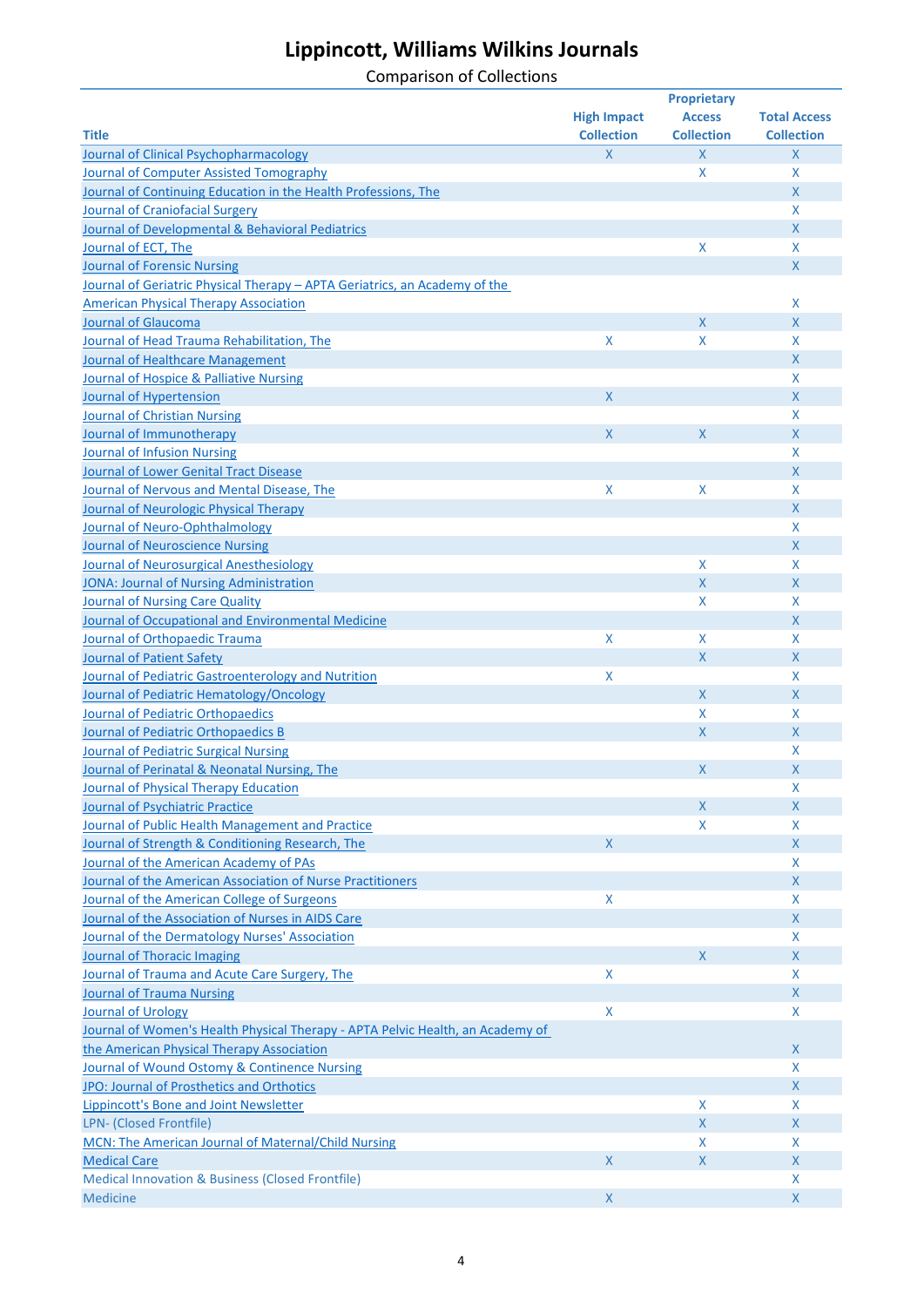|                                                                              |                    | <b>Proprietary</b> |                     |
|------------------------------------------------------------------------------|--------------------|--------------------|---------------------|
|                                                                              | <b>High Impact</b> | <b>Access</b>      | <b>Total Access</b> |
| <b>Title</b>                                                                 | <b>Collection</b>  | <b>Collection</b>  | <b>Collection</b>   |
| Medicine & Science in Sports & Exercise                                      | X                  |                    | X                   |
| <b>Melanoma Research</b>                                                     |                    | $\mathsf X$        | $\mathsf{X}$        |
| <b>Menopause</b>                                                             |                    |                    | X                   |
| <b>Nephrology Times (Closed Frontfile)</b>                                   |                    |                    | $\mathsf{X}$        |
| Neurologist, The                                                             |                    | X                  | X                   |
| <b>Neurology</b>                                                             | $\mathsf{X}$       |                    | $\mathsf{X}$        |
| <b>Neurology Clinical Practice</b>                                           | X                  |                    | X                   |
| Neurology Neuroimmunology & Neuroinflammation - Open Access                  |                    |                    | $\mathsf{X}$        |
| <b>Neurology Today</b>                                                       |                    |                    | X                   |
| <b>NeuroReport</b>                                                           |                    |                    | $\mathsf{X}$        |
| <b>Neurosurgery</b>                                                          | X                  |                    | X                   |
| <b>Neurosurgery Quarterly (Closed Frontfile)</b>                             |                    | X                  | $\mathsf{X}$        |
| <b>Nuclear Medicine Communications</b>                                       |                    | X                  | X                   |
| <b>Nurse Educator</b>                                                        |                    | X                  | $\mathsf{X}$        |
| <b>Nurse Practitioner, The</b>                                               |                    | X                  | X                   |
| <b>Nursing Administration Quarterly</b>                                      |                    | $\mathsf{X}$       | $\mathsf{X}$        |
| <b>Nursing Education Perspectives</b>                                        |                    |                    | X                   |
| <b>Nursing Made Incredibly Easy</b>                                          |                    | X                  | $\mathsf{X}$        |
| <b>Nursing Management</b>                                                    |                    | X                  | X                   |
| <b>Nursing Research</b>                                                      |                    | $\mathsf{X}$       | $\mathsf{X}$        |
| Nursing2020 Critical Care (Closed FrontFile)                                 |                    | X                  | X                   |
| Nursing2021                                                                  |                    | $\mathsf{X}$       | $\mathsf{X}$        |
| <b>Nutrition Today</b>                                                       |                    | X                  | X                   |
| Obstetric Anesthesia Digest                                                  |                    | $\mathsf{X}$       | $\mathsf{X}$        |
| <b>Obstetrical &amp; Gynecological Survey</b>                                | $\pmb{\mathsf{X}}$ | X                  | X                   |
| <b>Obstetrics &amp; Gynecology</b>                                           | $\mathsf X$        |                    | $\mathsf{X}$        |
| <b>Oncology Times</b>                                                        |                    | X                  | X                   |
| <b>Oncology Times UK (Closed Frontfile)</b>                                  |                    |                    | $\mathsf{X}$        |
| <b>Ophthalmic Plastic &amp; Reconstructive Surgery</b>                       |                    |                    | X                   |
| <b>Optometry and Vision Science</b>                                          |                    |                    | X                   |
| <b>OR Nurse</b>                                                              |                    | $\mathsf{X}$       | X                   |
| <b>Orthopaedic Nursing</b>                                                   |                    |                    | X                   |
| <b>Otology &amp; Neurotology</b>                                             |                    |                    | X                   |
| <b>PACEsetterS (Closed Frontfile)</b>                                        |                    |                    | $\mathsf{X}$        |
| Pain                                                                         | X                  |                    | X                   |
| <b>Pancreas</b>                                                              |                    | $\mathsf{X}$       | $\mathsf{X}$        |
| <b>Pediatric Critical Care Medicine (journal)</b>                            |                    |                    | X                   |
| <b>Pediatric Emergency Care</b>                                              |                    | X                  | $\mathsf{X}$        |
| Pediatric Infectious Disease Journal, The                                    | $\pmb{\mathsf{X}}$ | X                  | X                   |
|                                                                              |                    |                    |                     |
| Pediatric Physical Therapy - APTA Academy of Pediatric Physical Therapy      |                    |                    | X                   |
| <b>Pharmacogenetics and Genomics</b>                                         |                    | X                  | X                   |
| <b>Plastic and Aesthetic Nursing</b>                                         |                    |                    | $\mathsf{X}$        |
| <b>Plastic and Reconstructive Surgery</b>                                    | $\pmb{\mathsf{X}}$ |                    | X                   |
| <b>Point of Care (Closed FrontFile)</b>                                      |                    | $\mathsf{X}$       | $\mathsf{X}$        |
| <b>Professional Case Management</b>                                          |                    | X                  | X                   |
| <b>Prosthetics and Orthotics International (POI)</b>                         |                    |                    | X                   |
| <b>Psychiatric Genetics</b>                                                  |                    | X                  | X                   |
| Psychopharm Review (Closed Frontfile)                                        |                    |                    | $\mathsf{X}$        |
| <b>Psychosomatic Medicine</b>                                                | $\pmb{\mathsf{X}}$ |                    | X                   |
| <b>Quality Management in Healthcare</b>                                      |                    | $\mathsf{X}$       | $\mathsf{X}$        |
|                                                                              |                    |                    | X                   |
| <b>Real Living with Multiple Sclerosis</b><br><b>Rehabilitation Nursing</b>  |                    |                    | $\mathsf{X}$        |
| Rehabilitation Oncology - APTA Oncology, an Academy of the American Physical |                    |                    |                     |
| <b>Therapy Association</b>                                                   |                    |                    | X                   |
| Retina                                                                       | $\mathsf{X}$       |                    | $\mathsf{X}$        |
| <b>Retinal Cases and Brief Reports</b>                                       |                    |                    | $\pmb{\mathsf{X}}$  |
|                                                                              |                    |                    |                     |